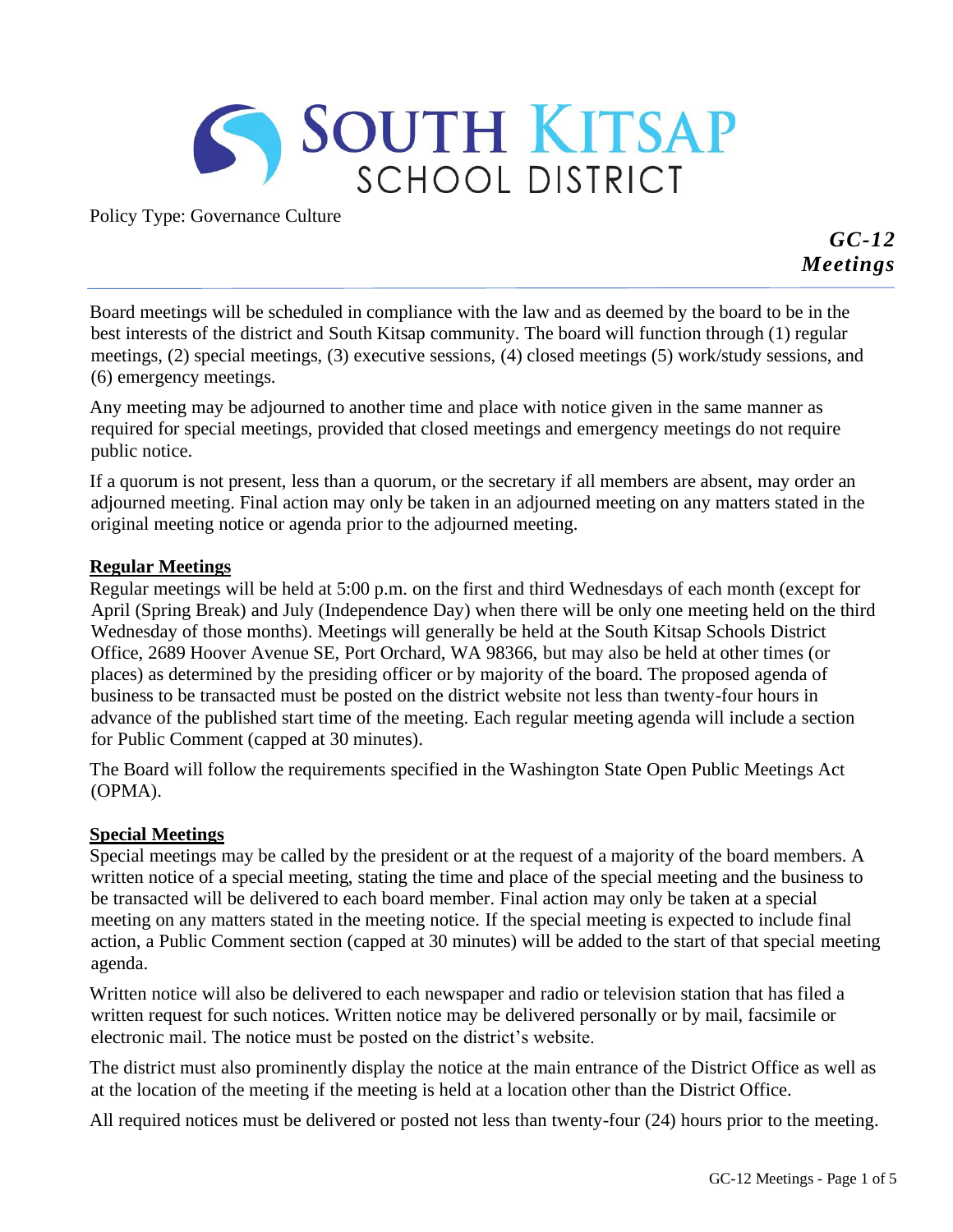The written notice requirement will be deemed waived if a member:

- 1. Submits a written waiver of notice to the board secretary at or prior to the time the meeting convenes. The waiver may be given by telegram, voice mail, fax, or electronic mail; or
- 2. Is actually present at the time the meeting convenes, except when attendance is solely to object to the lack of adequate notice.

# **Executive Sessions**

An executive session is a portion of a meeting lawfully not open to the public and in which the participants in the executive session are bound to confidentiality regarding the matters discussed therein. Final action resulting from executive session discussions will be taken only during a meeting open to the public as required by law.

An executive session may be conducted in accordance with RCW 42.30.110.

An executive session may be convened within a regular or special meeting. Before convening into executive session, the president shall publicly announce the general purpose for excluding the public from the meeting place and the time when the executive session will be concluded and the public meeting resumed. The purpose of the executive session should be recorded in the minutes of the public meeting if not stated in the meeting notice or public agenda. The executive session may be extended to a stated later time by announcement of the president at the public meeting.

If an entire meeting is designated as an executive session, no discussion or other action may take place before or after the executive session other than that described in the preceding paragraph.

### **Closed Meetings**

The Open Public Meetings Act does not apply to certain board activities and public notice is not required prior to holding a closed session for any of the following purposes in accordance with RCW 42.30.140:

- 1. Consideration of a quasi-judicial matter between named parties as distinguished from a matter having a general effect on the public or a class or group; or
- 2. Collective bargaining sessions with employee organizations or professional negotiations with an employee, including contract negotiations, grievance meetings, and discussions relating to the interpretation or application of a labor agreement, or that portion of a meeting in which the board is planning or adopting the strategy or position to be taken during the course of collective bargaining, professional negotiations, or grievance or mediation proceedings, or reviewing the proposals made in the negotiations or proceedings while in progress while in progress.

#### **Work/Study Sessions**

Work/study sessions are meetings or portions of meetings held more informally to address specific topics in more detail similar to a committee of the whole. If held as a separate meeting, all the requirements for a meeting must be met. No final action is taken on any matters at a work/study session. Typically, regular reports are not received and no public comment is taken at work/study sessions.

### **Emergency Meetings**

In the event of an emergency involving fire, flood, earthquake, possible personal injury or property damage, the board may meet immediately in a special meeting and take official action without prior notification.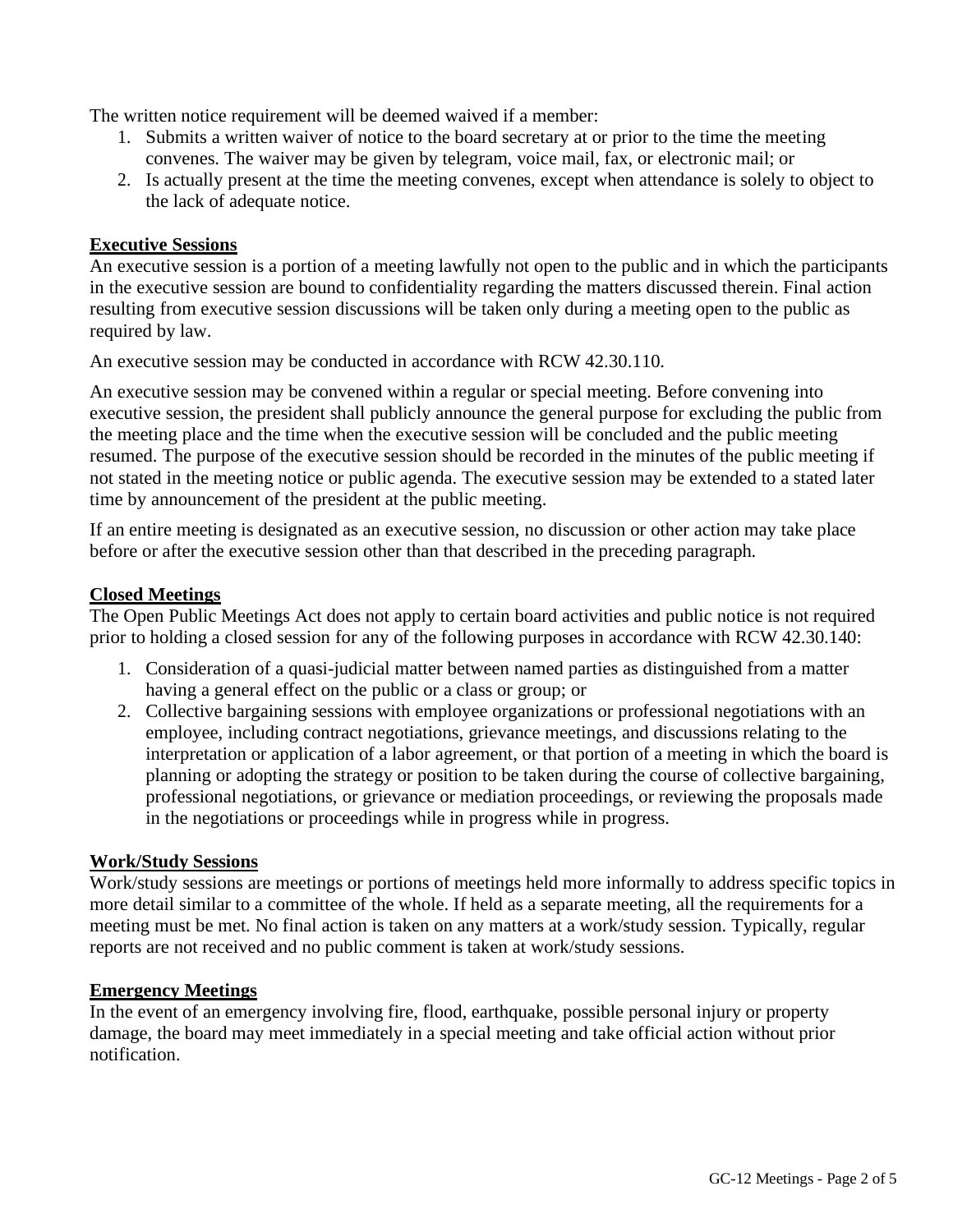# **Public Meetings**

All board meetings will be open to the public and advertised as meetings that are open to the public, with the exception of executive or closed sessions authorized by law. Notice should include that individuals with disabilities who may need accommodation to participate in-person at a meeting should contact the superintendent's office no later than three days before a regular meeting and as soon as possible in advance of a special meeting so that arrangements for the accommodation can be made. In addition to the in-person option for meetings, school board directors, guests, and the public will also be able to attend and/or participate in meetings via phone or other electronic means that allows for (at minimum) real-time aural and verbal communication (e.g., via Zoom or other virtual meeting platform).

# **Agenda Planning**

To accomplish its stated objectives, the board will follow an annual schedule which includes continuing review, monitoring and refinement of Results policies and continually improving board performance through education and enriched input and deliberation. Accordingly:

- 1. The planning cycle will begin each year in July in order that administrative decision-making and budgeting can be based on accomplishing a one-year segment of the board's most re- cent statement of long-term Results.
- 2. The planning cycle will start with the board's development of its schedule for the next year, and will include:
	- a. Scheduled linkage discussions and consultations with selected groups and persons whose opinions will be helpful to the board.
	- b. Training and discussion on governance matters, including orientation of new directors in the board's governance process and periodic discussions by the board about means to improve its own process.
	- c. Discussion related to Results policies (e.g. presentations by futurists, demographers, community representatives, staff, etc.).
	- d. Scheduled monitoring of all policies.
- 3. Guided by the board's annual work plan, the board president, in concert with the Superintendent and with input from directors and the public, will prepare the proposed agenda for board meetings. Agenda items will be numbered in sequence and applicable policy referenced.
- 4. The consent agenda enables the board to efficiently deal with matters that have been delegated to the Superintendent, but by law must be approved by the board. Throughout the year the board will attend to consent agenda items as expeditiously as possible.
	- a. Items routinely assigned to the consent agenda include meeting minutes, personnel actions, business transactions, expense vouchers, gifts, travel requests, intergovernmental agreements, etc.
	- b. The consent agenda is undebatable.
	- c. An item may be removed from the consent agenda and placed on the regular agenda at the request of any two board members.

### **Quorum and Attendance**

Three directors shall be considered as constituting a quorum for the transaction of business.

Board members are not required to be physically present to attend a board meeting. Any or all board members may attend a board meeting and vote via any communication platform— including videoconference or teleconference that provides, at a minimum, simultaneous aural communication between those present, provided: 1) the meeting is properly noticed with any required passwords or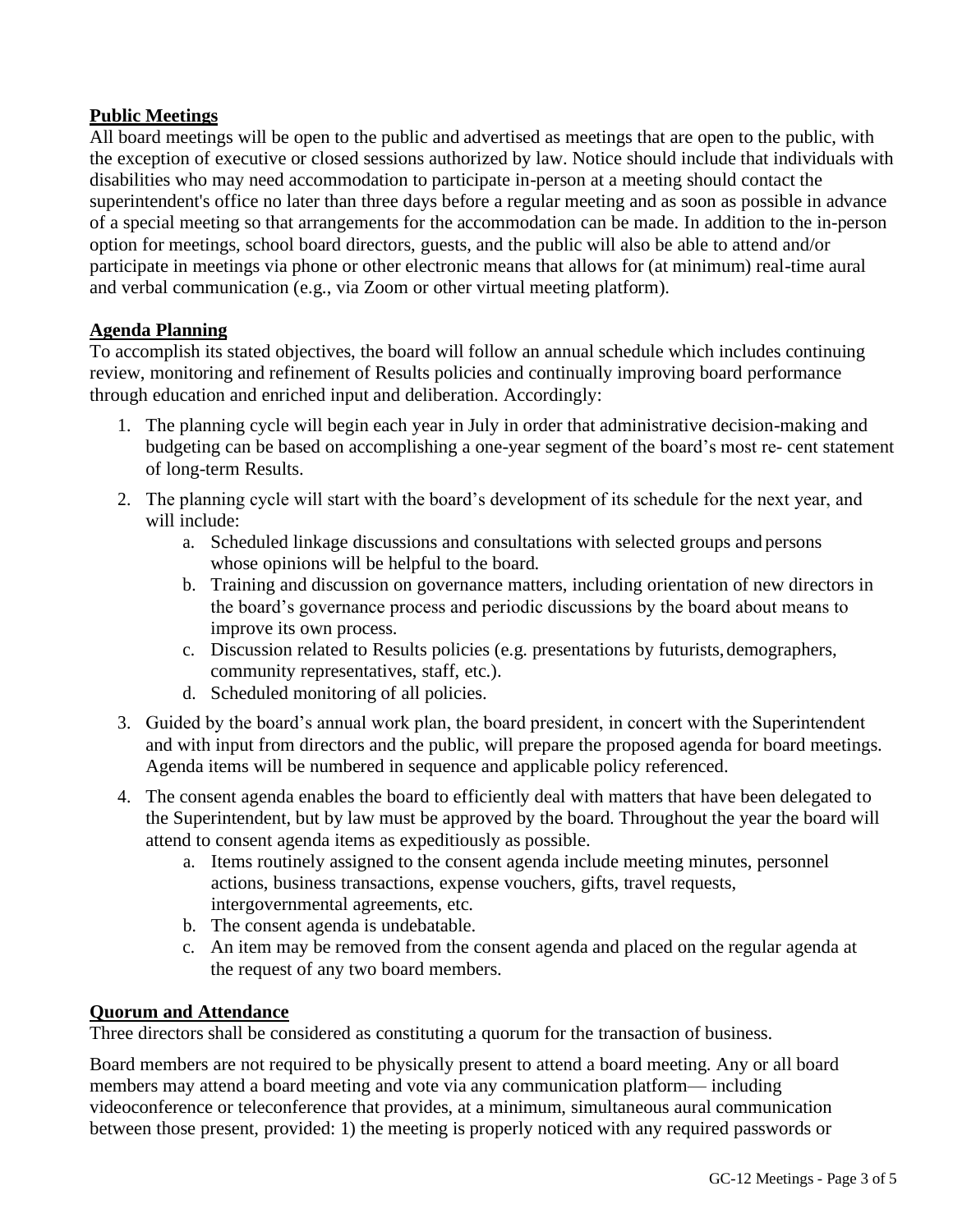authorization codes; 2) the meeting is accessible to the public; 3) the meeting accommodates any member of the public who wishes to participate and 4) the communication platform is generally known and accessible to the public.

Whenever possible, each board member shall give advance notice to the president or superintendent of his/her inability to attend a board meeting. A majority of the board may excuse a board member's absence from a meeting if requested to do so.

The board may declare a board member's position vacant after four (4) consecutive unexcused absences from regular board meetings, if the absences were for reasons other than illness, active or training military duty, or those authorized by resolution of the board.

If a board member is on active duty or training status with the military, the board will grant an extended leave of absence to cover the period of service or training. The extended leave of absence may not have the effect of extending the board director's term. The board also has the authority to appoint a temporary successor to the absent board member's position. The temporary successor shall serve until the board member's return or the end of the board member's term whichever comes first.

# **Meeting Conduct**

All board meetings will be conducted in an orderly and business-like manner using the most recent edition of Robert's Rules of Order Newly Revised as its parliamentary authority, except when such rules are superseded by board policies. The order of business will be that indicated in the agenda. Any additions or changes in the proposed agenda may be requested by the superintendent or a director and must be approved by majority vote of the directors present.

Counted votes and roll call votes will be recorded in the minutes. The vote of an individual director will be recorded in the minutes at the request of that director or by order of the board. All votes will be approved by majority of those present and voting, unless otherwise required by law. No action will be taken by secret ballot at any meeting required to be open to the public.

An oral roll call vote of all the members of the board is required for the election of board officers, filling a vacancy on the board, or for the selection of the school district superintendent, and a majority vote of all the members of the board is required for any person to be elected or selected for such positions.

### **Public Comment**

The board recognizes the value of public comment on educational issues and the importance of involving members of the public in its meetings. As such, the board will establish and maintain a 24/7 email address for written public comments that will be forwarded to the entire board up until 3:00 pm on any given meeting day, thus providing the board time to review and reflect upon the public comments prior to each board meeting. Furthermore, in order to permit fair and orderly expression of verbal public comments, the board will provide a (up to 30 minute) period at the beginning of each regular board meeting during which attendees may present in-person to the board. If more than 10 participants indicate that they wish to make verbal comments at the start of the board meeting (thereby potentially exceeding the 30-minute cap) names will be randomly selected from the list of potential speakers until the requested speaker list is exhausted or the 30-minute time period expires (whichever comes first).

The board will make reasonable accommodations available for individuals who have difficulty attending an in-person board meeting but would still like to make a verbal public comment. For those individuals whose circumstances make it difficult to attend in person we will provide an option to attend the meeting virtually. Those requesting the option of remote public comment must send in a request to our public comment email address stating their legal name and indicating their desire to speak during public comment no later than